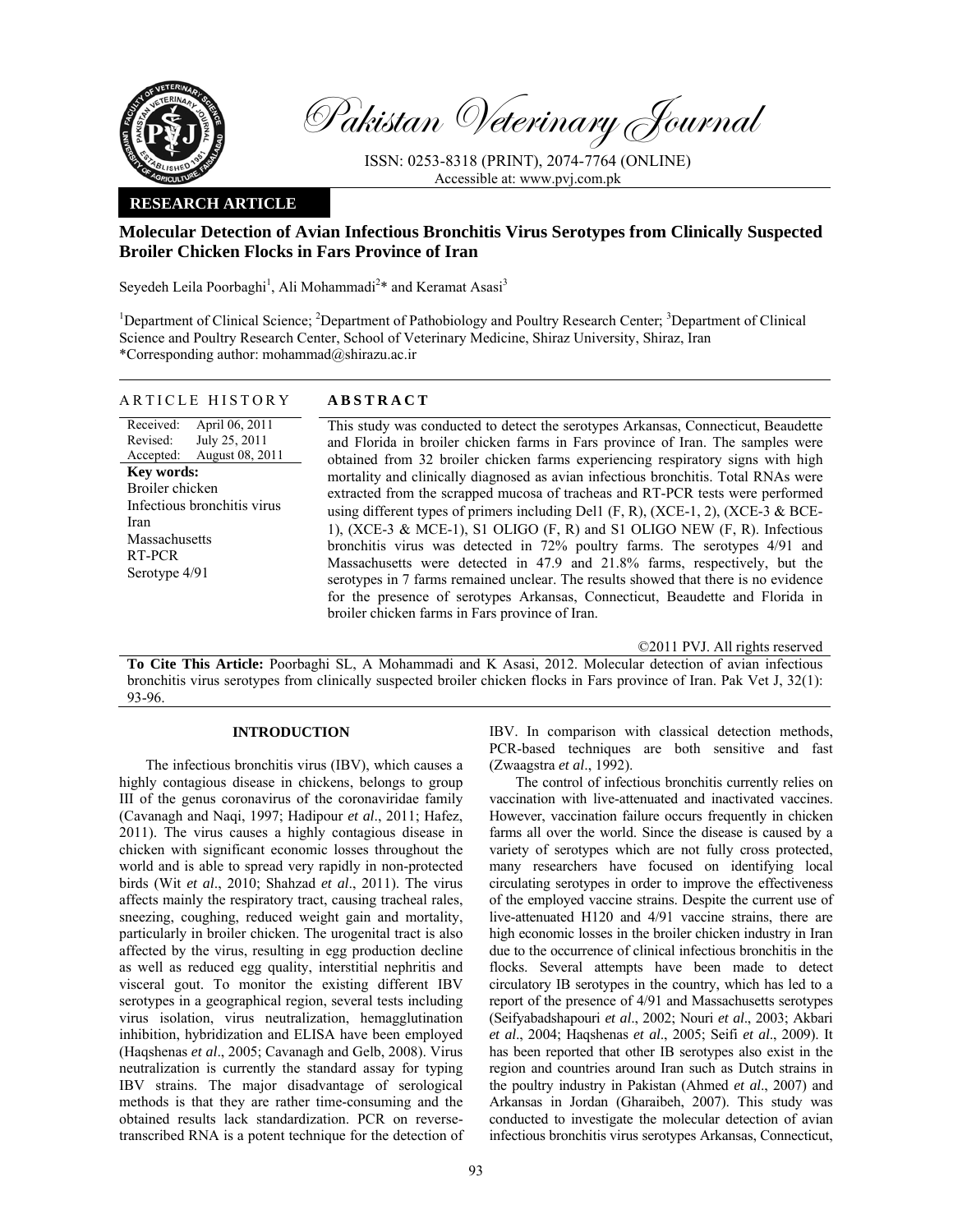Beaudette and Florida in Fars province broiler chicken farms.

## **MATERIALS AND METHODS**

**Samples collection:** Tracheal samples from 32 broiler farms in Fars province suffering from respiratory distress and having a mortality rate above the normal range of 5% and provisionally supposed as IB, were collected and prepared for RNA extraction protocol. The lyophilized IBV vaccine Galli vac, IB88 (Merial, No: L242746), Nobilis IB, MA5 (Intervet, DM0108806), Bioral, H120 IBV (Merial, L202560), and H120 IBV (Razi Vaccine and Serum Research Institute) containing 1000-2000 doses were reconstituted in 1 ml sterile distilled water as control positive samples.

**RNA extraction:** The total RNAs were extracted from the scrapped mucosa of the tracheas using RNX  $^{TM}$ -Plus reagent (Cinnagen, Iran). Briefly, at first, 1 ml of RNX solution was added to 100 mg of homogenized tracheal tissue or 100 µl of vaccine solution. 200 µl of chloroform was then added to the mixture. After centrifugation (12000 rpm at 4°C for 15 min), the upper phase was transferred to RNase-free tube and an equal volume of isopropanol was added. After centrifugation, the supernsatant was discarded and 1 ml of 75% ethanol was added to wash the RNA pellets. Finally, the pellets were dissolved in 50 µl of sterile distilled water and stored at -70°C.

**cDNA synthesis:** The extracted RNA was used in reverse transcription (RT) reaction to generate cDNA by use of lyophilized master (Bioneer, Korea). The primers used in cDNA synthesis are the same specific primers used in each RT-PCR assay. The primer pairs used in the cDNA synthesis and PCR are shown in Table 1. For synthesis of the cDNA, 5  $\mu$ L of extracted RNA was mixed with 1  $\mu$ L of each reverse primer and incubated at 70°C for 5 min. Then, the contents of each tube was transferred to 0.2 ml lyophilized master eppendorf tubes (containing PCR buffer, dATP, dTTP, dGTP and dCTP,  $MgCl<sub>2</sub>$  and Moloney murine leukemia virus reverse transcriptase) and the final volumes brought out to 20 µL with diethyl pyrocarbonate (DEPC). After the addition of 15 µL inorganic oil to each tube, the mixture was incubated at 42°C for 1 hour, and then incubated at 95°C for 5 min to inactivate the reverse transcriptase. The resultant cDNA was stored at -20°C for later use.

PCR: For the amplification reaction, at first, two primers, Del1 F and Del1 R were used and for the next RT-PCR (Nested RT-PCR) two primers, XCE-1 F and XCE-2 R were used in the first stage, and BCE-1 and XCE-3 or MCE-1 and XCE-3 in the second stage for detection of the 4/91 and Massachusetts serotypes, respectively (Table-1). In another RT-PCR S1 OLIGO F and R were used and in the last RT-PCR, S1 OLIGO NEW F and R to detect the S1 gene were used, according to previous reports (Kwon *et al*., 1993a; Cavanagh *et al*., 1999; Jackwood *et al*., 2005; Moscoso *et al*., 2005; Mardani *et al*., 2006). The PCRs were carried out in 20 µL volumes containing 2 µL of 10x PCR buffers, 0.2 µL Taq polymerase, 50 Mm  $MgCl<sub>2</sub>(0.6 \mu L)$  for all primers and 1.2

µL for S1 OLIGO and S1 OLIGO NEW), 10 mM dNTPs (0.2 µL for Del1 primers and 0.4 µL for other primers), 1 µL of 10 ρmol R and F primers for all primers (except 0.5 µL for S1 OLIGO and S1 OLIGO NEW), cDNA (4 µL of for Del1, S1 OLIGO and S1 OLIGO NEW and 1 µL for other primers) and distilled water (in order for the final volumes to reach  $20 \mu L$ ).

**Gel electrophoresis:** PCR products were electrophoresed on a 1.5 % agarose gel in TAE buffer (distilled water, Tris base, concentrated acetic acid and 0.5 mM EDTA) containing ethidium bromide for 30-40 min at 80 V and visualized under an ultraviolet light transilluminator.

#### **RESULTS**

Thirty two broiler farms in Fars province suspected of IB and having a mortality rate above the normal range of 5% during the clinical disease were studied. The prevalence of the M-41 and 4/91 serotypes of IBV were about 21.8% (5 farms) and 47.9% (11 farms), respectively, and in seven farms, unknown IBV serotypes were detected. Figure 1 shows the RT-PCR results in commercial broiler flocks affected by respiratory disease. In this RT-PCR, the primer pairs of Del1 F and R, which comprised of the IBV N gene were used, and in 23 farms, IBV was detected (Fig. 1). Nested RT-PCR were conducted with the use of two primers, XCE-1 and XCE-2 in the first stage, and BCE-1 and XCE-3 or MCE-1 and XCE-3 in the second stage for the detection of the 4/91 and Massachusetts serotypes, respectively. The 154 and 295 bp fragment, including a portion of the S1 gene of the 4/91 and Massachusetts serotypes was amplified by RT-PCR using BCE-1 and MCE-1 primers, respectively (Fig. 2). Seven samples were positive for the IBV genome using a general primer, however there was no specific amplicon indicating the investigating serotypes in the nested PCR. For the amplification of the S1 gene and then the serotypes differentiation, S1 OLIGO F and R were used and lastly, RT-PCR, S1 OLIGO NEW F and R. The 1700 bp bands were not detected using these primers; only MA5 and Razi vaccines produced bands nearly 1700 bp using both primers in RT-PCR (Fig. 3).

### **DISCUSSION**

Currently, prevention of IB in chicken is mainly based on vaccination using live-attenuated or killed vaccines. Although live attenuated vaccines (H120 and 4/91 strains) have been widely used to control IB in broiler chicken, the disease has continued to be a serious problem in the Iranian poultry industry (Haqshenas *et al*., 2005). One of the major problems with IBV is the frequent emergence of new variants that probably cause the vaccination failure. The detection and identification of these new variants are crucial to disease control. Many systems are used for the detection and identification of IBV. Current tests are based on differentiation by clinical symptoms, cross-immunization, serology and RT-PCR. Kwon *et al.* (1993b) have developed a new IBV typing method using PCR and RFLP analysis that agrees with the VN test. The primer, S1 OLIGO 5, consisted of a sequence identical to a region near the 5' end of the S1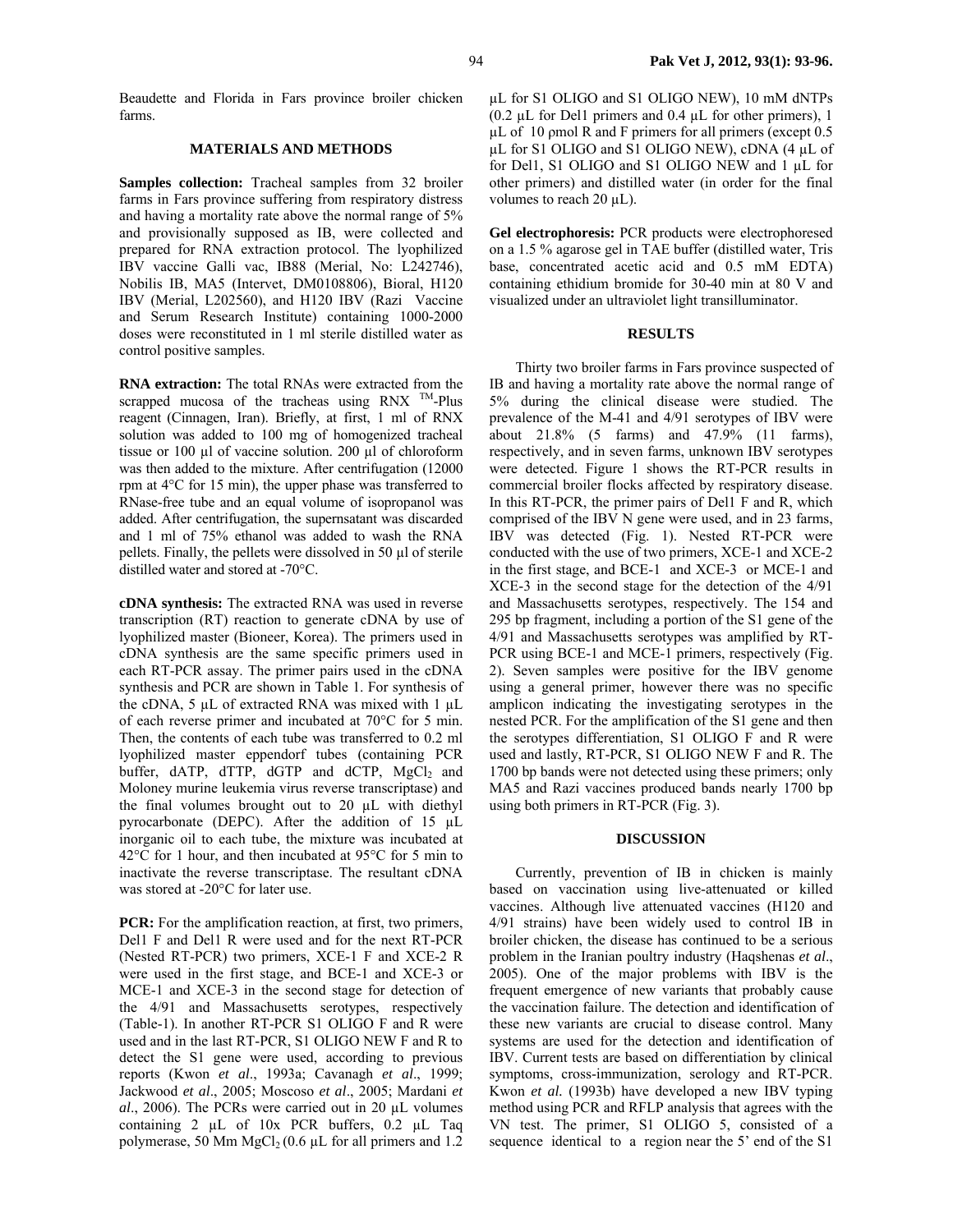**Table 1:** Sequences, products size and specificity of the primers for IBV serotypes

| Primers        | Sequences                           | RT-PCR products size | <b>Strains</b>         |
|----------------|-------------------------------------|----------------------|------------------------|
| Dell-R         | 5'-CAT-TTC-CCT-GGC-GAT-AGA-C-3'     |                      | All IBV strains        |
| Dell-F         | 5'-GAG-AGG-AAC-AAT-GCA-CAG-C-3'     | 350 bp               |                        |
| XCE-I          | 5'-CAC-TGG-TAA-TTT-TTC-AGA-TGG-3'   |                      | Massachusetts          |
| $XCE-2$        | 5'-CTC-TAT-AAA-CAC-CCT-TAC-A-3'     | $464$ bp             | and $4/91$             |
| $XCE-3$        | 5'-CAG-ATT-GCT-TAC-AAC-CAC-3'       |                      |                        |
| <b>BCE-I</b>   | 5'-AGT-AGT-TTT-TGT-GTA-TAA-ACC-A-3' | 154 bp               | 4/91                   |
| $XCE-3$        | 5'-CAG-ATT-GCT-TAC-AAC-CAC-3'       |                      |                        |
| MCE-I          | 5'-AAT-ACT-ACT-TTT-ACG-TTA-CAC-3'   | 295 <sub>bp</sub>    | Massachusetts          |
| SI OLIGO-R     | 5'-CAT-AAC-TAA-CAT-AAG-GGC-AA-3'    |                      | Arkansas, Connecticut, |
| SI OLIGO - F   | 5'-TGA-AAA-CTG-AAC-AAA-AGA-CA-3'    | 1720 bp              | Beaudette and Florida  |
| SI OLIGO NEW-R | 5'-CCA-TAA-CTA-ACA-TAA-GGR-CRA-3'   |                      |                        |
| SI OLIGO NEW-F | 5'-TGA-AAC-TGA-ACA-AAA-GAC-3'       |                      |                        |



**Fig. 1:** Electrophoresis (1.5% agarose gel) of PCR amplified products of cDNA made RNA extracted from IBV by the Del1 F/Del1 R set of primers. Lane 16 = Gene ruler 50 bp plus DNA ladder. Lanes 1-3, 5-8, 10-14, 17-19, 21, 22, and 24-29 = positive samples (nearly 350 bp). Lanes 4, 9, 15, 20 and  $23$  = negative samples. Lane  $30$  = negative control sample.



**Fig. 2:** Electrophoresis (1.5% agarose gel) for 4/91 and M/41 serotypes of IBV detection by the BCE-1 and MCE-1 set of primers, respectively. Gene ruler 50 bp and 100 bp plus DNA ladder were placed in lanes 1 and 9, respectively. Lane  $8 =$  negative control sample. Lanes 2-4 = Massachusetts positive samples (with 295 bp amplicon). Lanes 5-7 = 4/91 positive samples (with 154 bp amplicon).



**Fig. 3:** Electrophoresis (1.5% agarose gel) of MA5 and Razi vaccines of IBV by using S1 NEW OLIGO F/ S1 NEW OLIGO R set of primers. Gene ruler 1000 bp plus DNA ladder. These two vaccines showed 1700 bp bands.

glycoprotein gene; the primer, S1 OLIGO 3' consisted of a sequence complementary to a region at the 5' end of the S2 glycoprotein gene. Both IBV primers were 20 bases long and flanked a 1720-base sequence containing the whole S1 glycoprotein gene. For each of the IBV strains, the size of the amplified product appeared to be identical (Kwon *et al*., 1993b). This technique was also used by other Iranian

researchers (Seifyabadshapouri *et al*., 2002; Nouri *et al*., 2003; Akbari *et al*., 2004; Haqshenas *et al*., 2005; Seifi *et al*., 2009) and showed a field circulation of Mass and 4/91 serotypes and the absence of Dutch strains in the poultry industry. Shoushtari *et al*. (2008) revealed that the predominant circulating type of avian infectious bronchitis viruses in Iran during 1999 - 2004 is 793/B type IBV. No one has investigated the entity of Arkansas, Connecticut, Beaudette and Florida serotypes in the country.

In this study, the set of primers, S1 OLIGO 5' and 3' were used for the amplification of a 1720 bp fragment containing the entire S1 subunit of the spike gene of the samples that were positive for Del1 5' and 3' (showing 350 bp amplicons), but none of the positive samples showed amplicons. Jackwood *et al*. (1997) and Lee *et al*. (2000) designed new forward and reverse primers in response to changes in the virus in 1997 and 2000, respectively. The new primer was named S1 NEW OLIGO 5' and S1 NEW OLIGO 3'. Thus, these primers were used to investigate four suspected serotypes, but no amplicon has been seen yet. Although we have used a specific primer to detect IBV in clinically suspected samples, it has been deduced that some incorrect provisional diagnosis or clearance of the virus from the trachea is responsible for the lack of amplification. The other etiologic agent that can produce similar signs and lesions in co-infections with bacteria in suspected flocks is the H9N2 avian influenza virus, which might be prevalent in some broiler chicken flocks (Seifi *et al*., 2009) and cannot be ruled out.

This study was conducted to monitor the existence of these serotypes of infectious bronchitis virus which have been reported, in part, from the countries around Iran, in commercial broiler chickens in Fars province. From thirty-two commercial broiler farms clinically suspected of IB studied here, twenty three farms were positive using